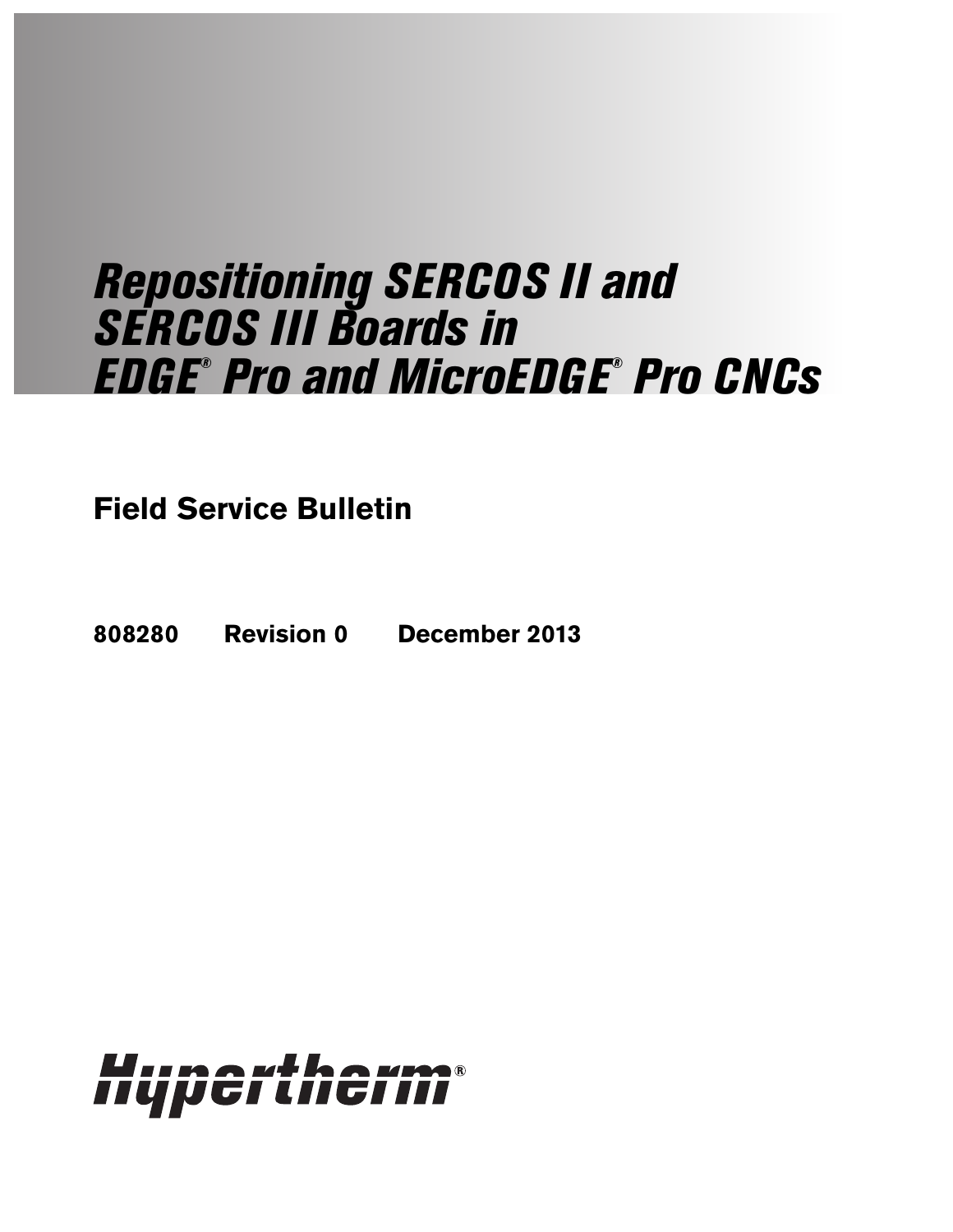Hypertherm Inc. Etna Road, P.O. Box 5010 Hanover, NH 03755 USA 603-643-3441 Tel (Main Office) 603-643-5352 Fax (All Departments) info@hypertherm.com (Main Office Email) 800-643-9878 Tel (Technical Service) technical.service@hypertherm.com (Technical Service Email)

800-737-2978 Tel (Customer Service) customer.service@hypertherm.com (Customer Service Email) 866-643-7711 Tel (Return Materials Authorization) 877-371-2876 Fax (Return Materials Authorization) return.materials@hypertherm.com (RMA email)

#### Hypertherm Plasmatechnik GmbH

Technologiepark Hanau Rodenbacher Chaussee 6 D-63457 Hanau-Wolfgang, Deutschland 49 6181 58 2100 Tel 49 6181 58 2134 Fax 49 6181 58 2123 (Technical Service)

#### Hypertherm (S) Pte Ltd.

82 Genting Lane Media Centre Annexe Block #A01-01 Singapore 349567, Republic of Singapore 65 6841 2489 Tel 65 6841 2490 Fax 65 6841 2489 (Technical Service)

#### Hypertherm (Shanghai) Trading Co., Ltd.

Unit 301, South Building 495 ShangZhong Road Shanghai, 200231 PR China 86-21-60740003 Tel 86-21-60740393 Fax

#### Hypertherm Europe B.V.

Vaartveld 9 4704 SE Roosendaal, Nederland 31 165 596907 Tel 31 165 596901 Fax 31 165 596908 Tel (Marketing) 31 165 596900 Tel (Technical Service) 00 800 4973 7843 Tel (Technical Service)

#### Hypertherm Japan Ltd.

Level 9, Edobori Center Building 2-1-1 Edobori, Nishi-ku Osaka 550-0002 Japan 81 6 6225 1183 Tel 81 6 6225 1184 Fax

#### Hypertherm Brasil Ltda.

Rua Bras Cubas, 231 – Jardim Maia Guarulhos, SP - Brasil CEP 07115-030 55 11 2409 2636 Tel 55 11 2408 0462 Fax

#### Hypertherm México, S.A. de C.V.

Avenida Toluca No. 444, Anexo 1, Colonia Olivar de los Padres Delegación Álvaro Obregón México, D.F. C.P. 01780 52 55 5681 8109 Tel 52 55 5683 2127 Fax

#### Hypertherm Korea Branch

#3904 Centum Leaders Mark B/D, 1514 Woo-dong, Haeundae-gu, Busan Korea, 612-889 82 51 747 0358 Tel 82 51 701 0358 Fax

© 2013 Hypertherm Inc. All rights reserved.

EDGE and Hypertherm are trademarks of Hypertherm Inc. and may be registered in the United States and/or other countries. All other trademarks are the property of their respective holders.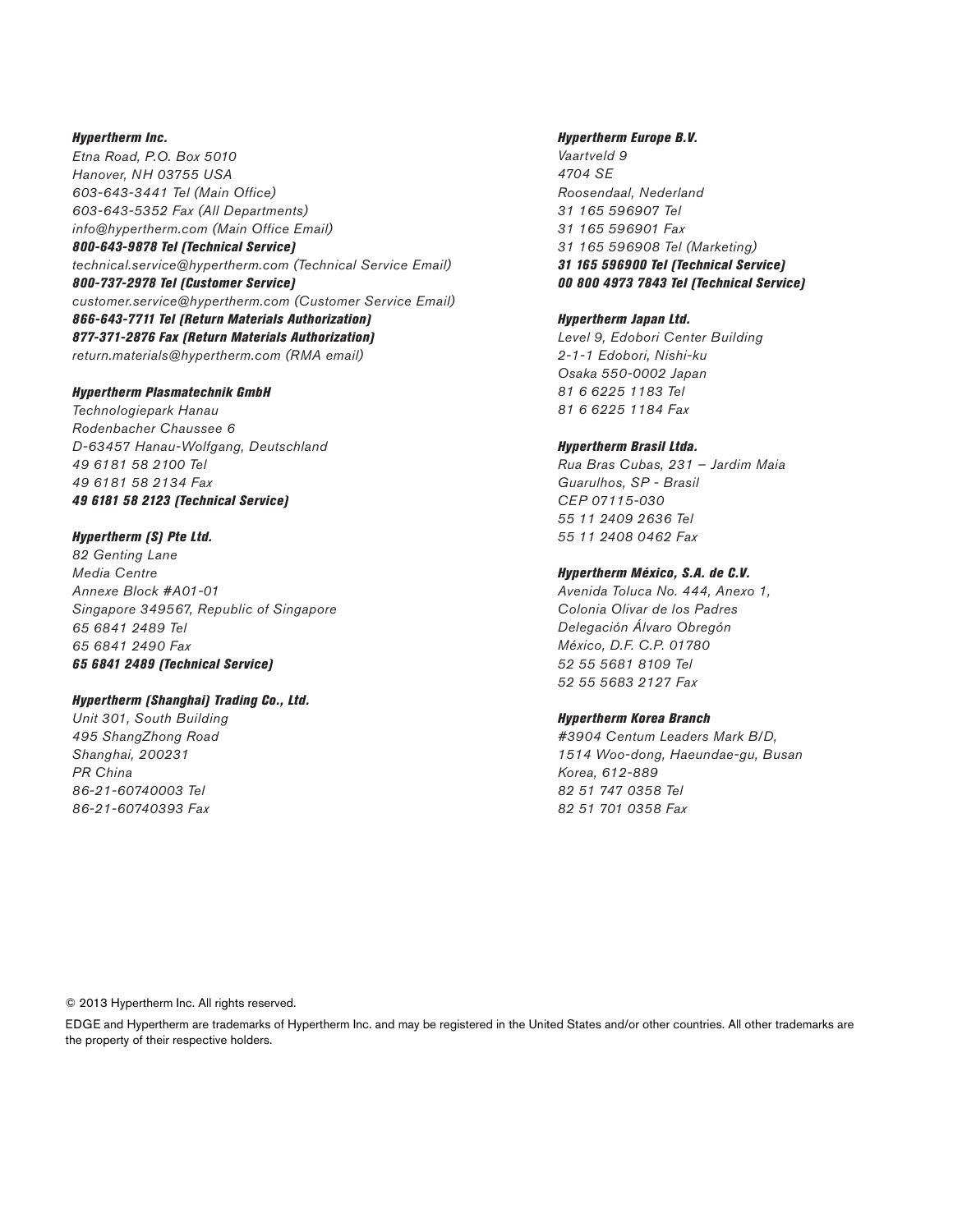# **Introduction**

| <b>WARNING!</b><br><b>ELECTRIC SHOCK CAN KILL</b>                                                                                                                                                                                    |
|--------------------------------------------------------------------------------------------------------------------------------------------------------------------------------------------------------------------------------------|
| Disconnect electrical power before performing any maintenance.<br>Only qualified personnel can work inside the CNC cabinet with AC power<br>connected.<br>See the Safety section of the system's manual for more safety precautions. |

| V | <b>CAUTION!</b>                                                                                                                                             |
|---|-------------------------------------------------------------------------------------------------------------------------------------------------------------|
|   | Static electricity can damage circuit boards. Use proper precautions when handling<br>printed circuit boards.<br>Store PC boards in anti-static containers. |
|   | Wear a grounded wrist strap when handling PC boards.                                                                                                        |

# **Purpose**

SERCOS II and SERCOS III boards share the PCI bus with many other devices. Certain MS Windows operations, such as reading a USB memory device, can take priority over SERCOS signals and cause a slight delay in SERCOS communication. This delay can cause a drive fault or other cutting performance issues.

This Field Service Bulletin (FSB) describes the steps required to reposition the SERCOS II or SERCOS III master boards in the EDGE Pro and MicroEDGE Pro CNCs as a first step in addressing these performance issues.

# **Tools and materials needed**

- #1 Phillips screwdriver
- 5/16-inch wrench or socket
- $1/4$ -inch wrench

## **Contents of kit 428305**

| <b>Part number</b> | <b>Description</b>                               | Quantity |
|--------------------|--------------------------------------------------|----------|
| 208027             | $6-32 \times 1/4$ hex x 2-3/8-inch long standoff |          |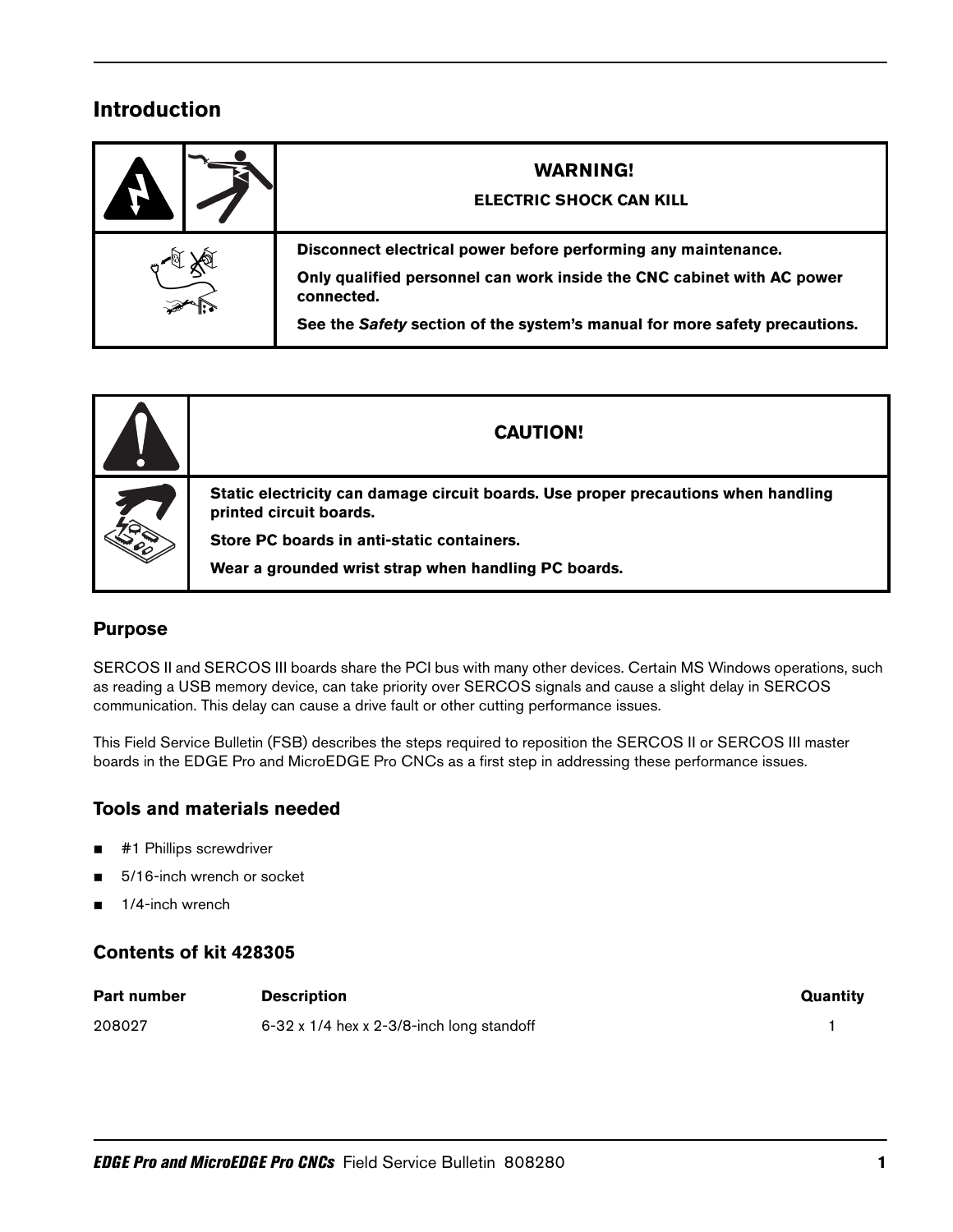# **Repositioning SERCOS II and SERCOS III boards in the EDGE Pro CNC**



#### **Location of boards in EDGE Pro PCI slots**

As you follow this procedure, set aside all screws and other hardware for reuse.

#### **To open the CNC enclosure:**

- 1. To open the front panel, use a 5/16-inch wrench to remove the three screws at the top of the panel and the three screws at the bottom of the panel.
- 2. To open the side, use a 5/16-inch wrench to remove the two screws at the top of the panel and the two screws at the bottom of the panel.

#### **To remove the SERCOS II or SERCOS III master board:**

- 1. Remove the RX and TX cables from the outside edge of the board.
- 2. Use a #1 Phillips screwdriver to remove the screw in the mounting frame.
- 3. Pull the board from PCI slot 3 on the motherboard.

#### **To reposition the utility and serial isolation board:**

- 1. Remove the serial cables from the left side of the board:
	- a. Use a #1 Phillips screwdriver to remove the screws from either side of the serial cable connectors.
	- b. Remove the grey and multicolored ribbon cable connectors from the serial connectors on the left side of the board.
	- c. Remove the screw that holds the silver board bracket to the side of the subchassis.

You do not need to remove any other cables from the connectors on the board.

2. Use a #1 Phillips screwdriver to remove the screw from the standoff at the right front of the board.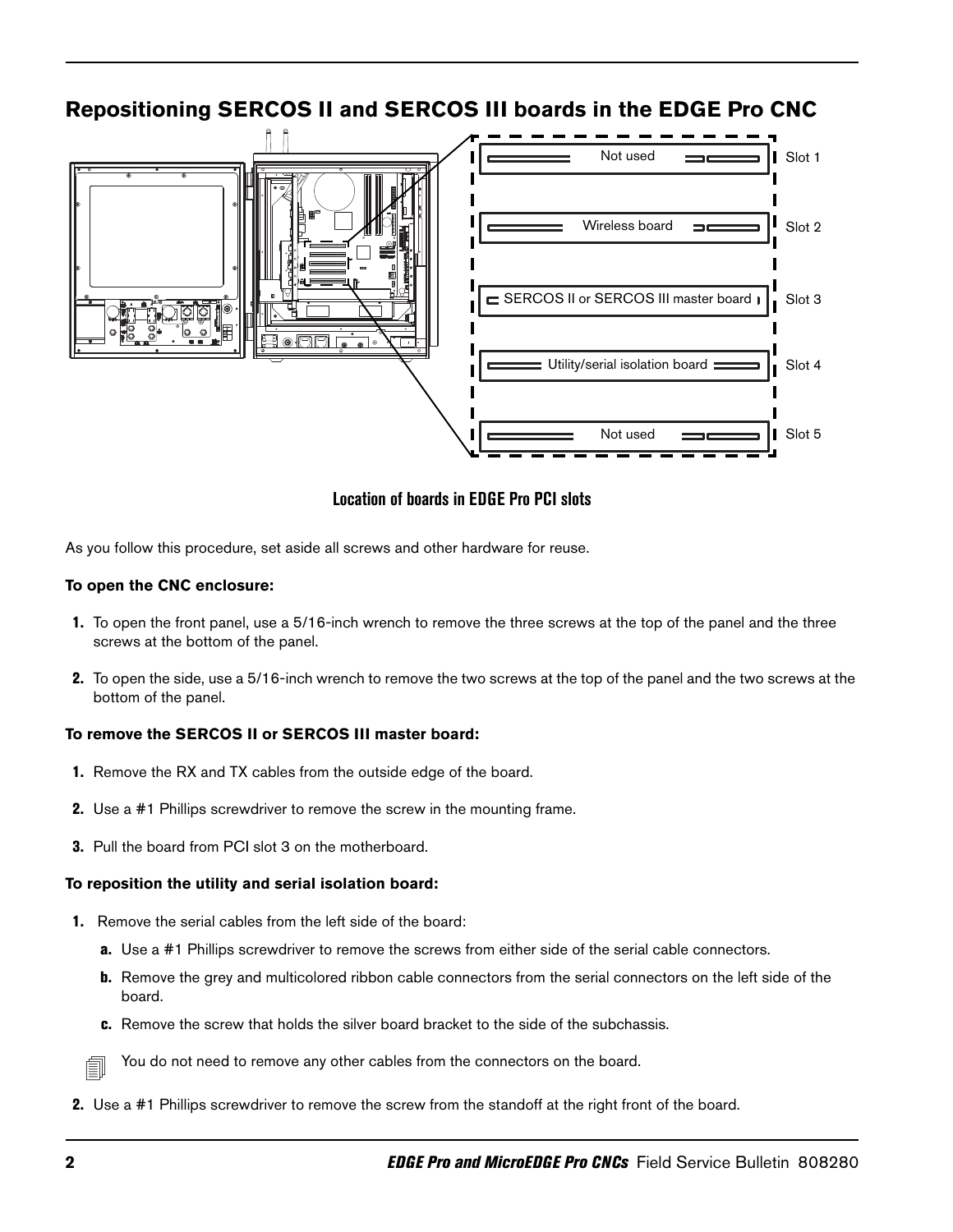- 3. Pull the board from PCI slot 4 on the motherboard.
- 4. Insert the board connector into PCI slot 3 on the motherboard.
- 5. Use a 1/4-inch wrench to replace the standoff with the new standoff from the kit. Tighten the new standoff to 1.12 N·m (10 lb·in.).
- **6.** Position the hole at the front of the board over the new standoff.
- 7. Fasten the screw through the board to the standoff and tighten it to 1.12 N·m (10 lb·in.).
- 8. Fasten the screw through the board bracket to the subchassis and tighten it to 1.12 N·m (10 lb·in.).
- 9. Plug the serial cables into the left side of the board:
	- a. Plug the grey ribbon cable into the Serial 2 connector.
	- **b.** Plug the multicolored ribbon cable into the Serial 1 connector.
- 10. Fasten the screws on either side of both serial cable connectors and tighten them to 0.67 N·m (6 lb·in.).

#### **To replace the SERCOS II or SERCOS III board:**

- 1. Insert the SERCOS II or SERCOS III board into PCI slot 4 on the motherboard.
- 2. Fasten the screw in the mounting frame and tighten it to 1.12 N·m (10 lb·in.).
- 3. Reconnect the RX and TX cables to the correct connector on the side of the board.



**New location of boards in EDGE Pro PCI slots**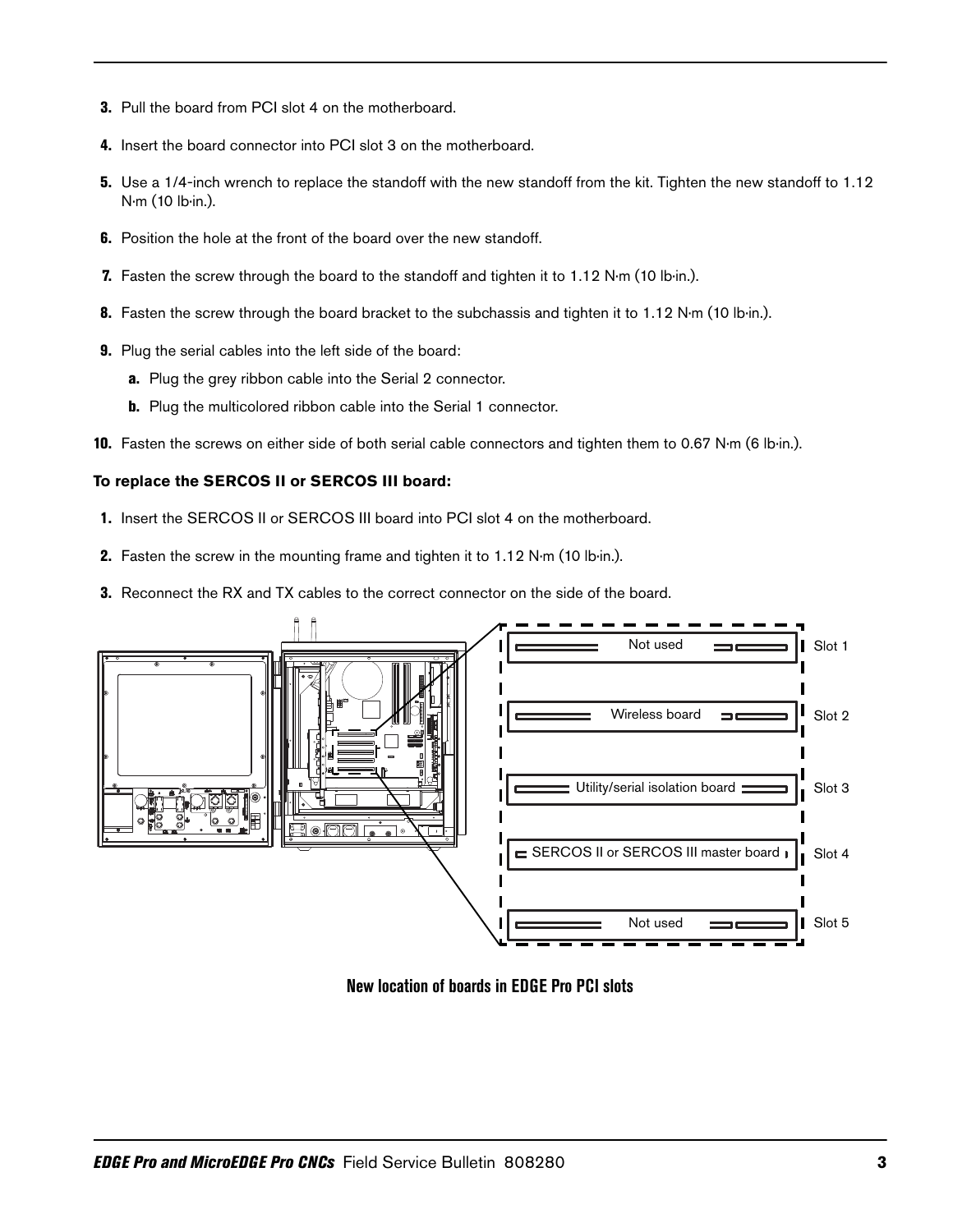#### **To replace the CNC enclosure:**

- 1. Fasten the screws at the top and bottom of the front panel and tighten them to 3.39 N·m (30 lb·in.).
- 2. Fasten the screws at the top and bottom of the side panel and tighten them to 3.39 N·m (30 lb·in.).

## **After you reposition the boards**

| --                       |  |
|--------------------------|--|
| -                        |  |
| $\overline{\phantom{a}}$ |  |

After a SERCOS II update, if you cannot establish the ring, verify that the RX and TX fiber optic cables are securely plugged into the correct connector LED 1, for the RX por fiber optic cables are securely plugged into the correct connector. LED 1, for the RX port, should be illuminated in green. For more details, see the EDGE Pro SERCOS II Instruction Manual (807640).

**After a SERCOS III update, if you cannot establish the ring, verify that the SERCOS III** cables are securely plugged into the correct ports.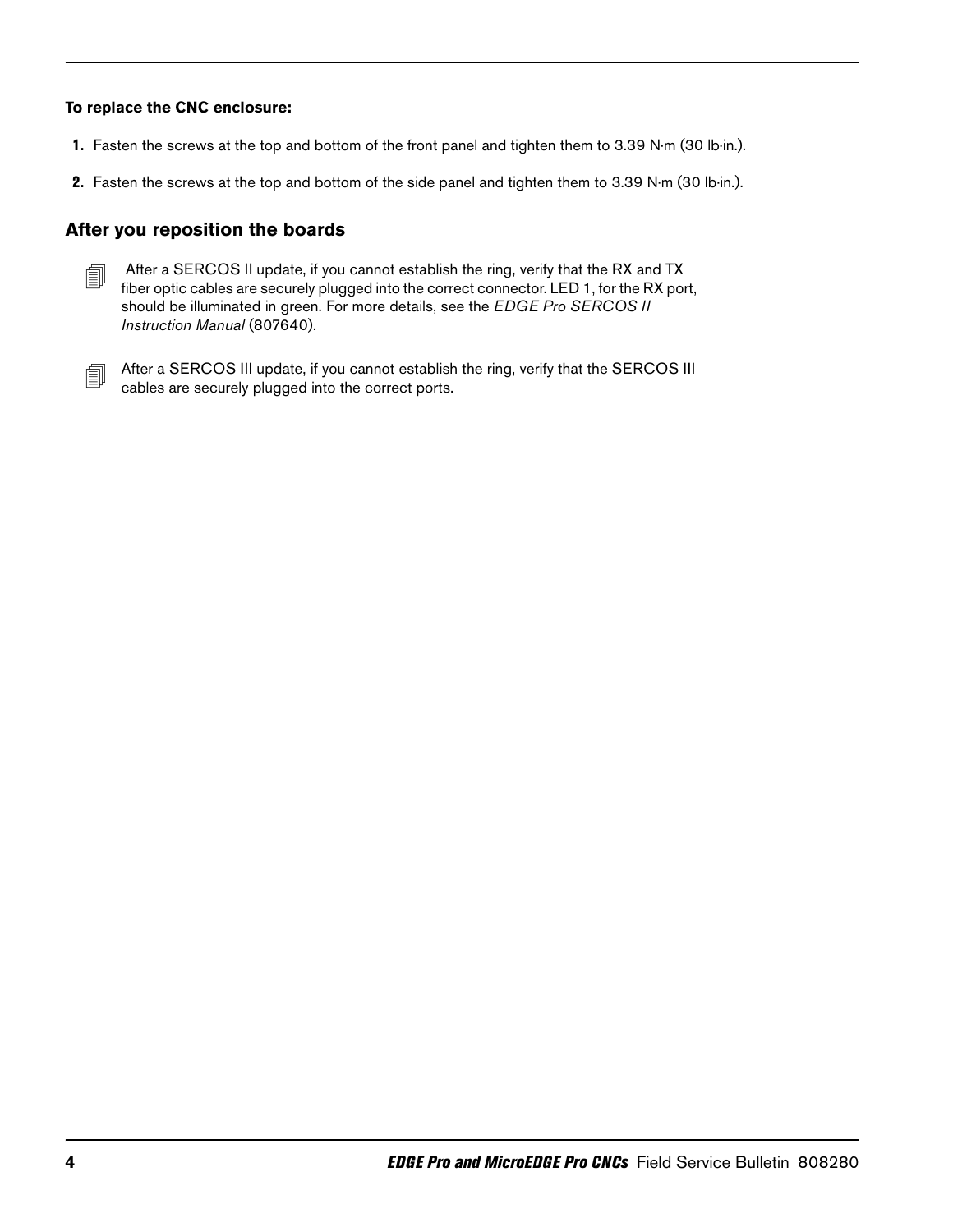# **Repositioning SERCOS II and SERCOS III boards in the MicroEDGE Pro CNC**



#### **Location of boards in MicroEDGE Pro PCI slots**

As you follow this procedure, set aside all screws and other hardware for reuse.

#### **To remove the enclosure cover:**

- 1. Use a #1 Phillips screwdriver to remove the 6 screws on the top of the panel.
- 2. Use a #1 Phillips screwdriver to remove the 2 screws on the side, at the bottom.

#### **To remove the SERCOS II or SERCOS III master board:**

- 1. Remove the RX and TX cables from the back of the CNC.
- 2. Use a #1 Phillips screwdriver to remove the screw that connects the PCI bracket at the side of the board to the enclosure.
- 3. Pull the board from PCI slot 3 on the motherboard.

#### **To reposition the wireless board:**

- 1. Disconnect the antennas or antenna cables from the connectors on the back of the CNC.
- 2. Use a #1 Phillips screwdriver to remove the screw that connects the PCI bracket to the enclosure.
- 3. Pull the wireless board from PCI slot 2 on the motherboard.
- 4. Insert the PCB connector into PCI slot 3 on the motherboard.
- 5. Fasten the screw through the PCI bracket into the enclosure and tighten it to 1.12 N·m (10 lb·in.).
- 6. Connect the antennas or antenna cables to the back of the CNC.